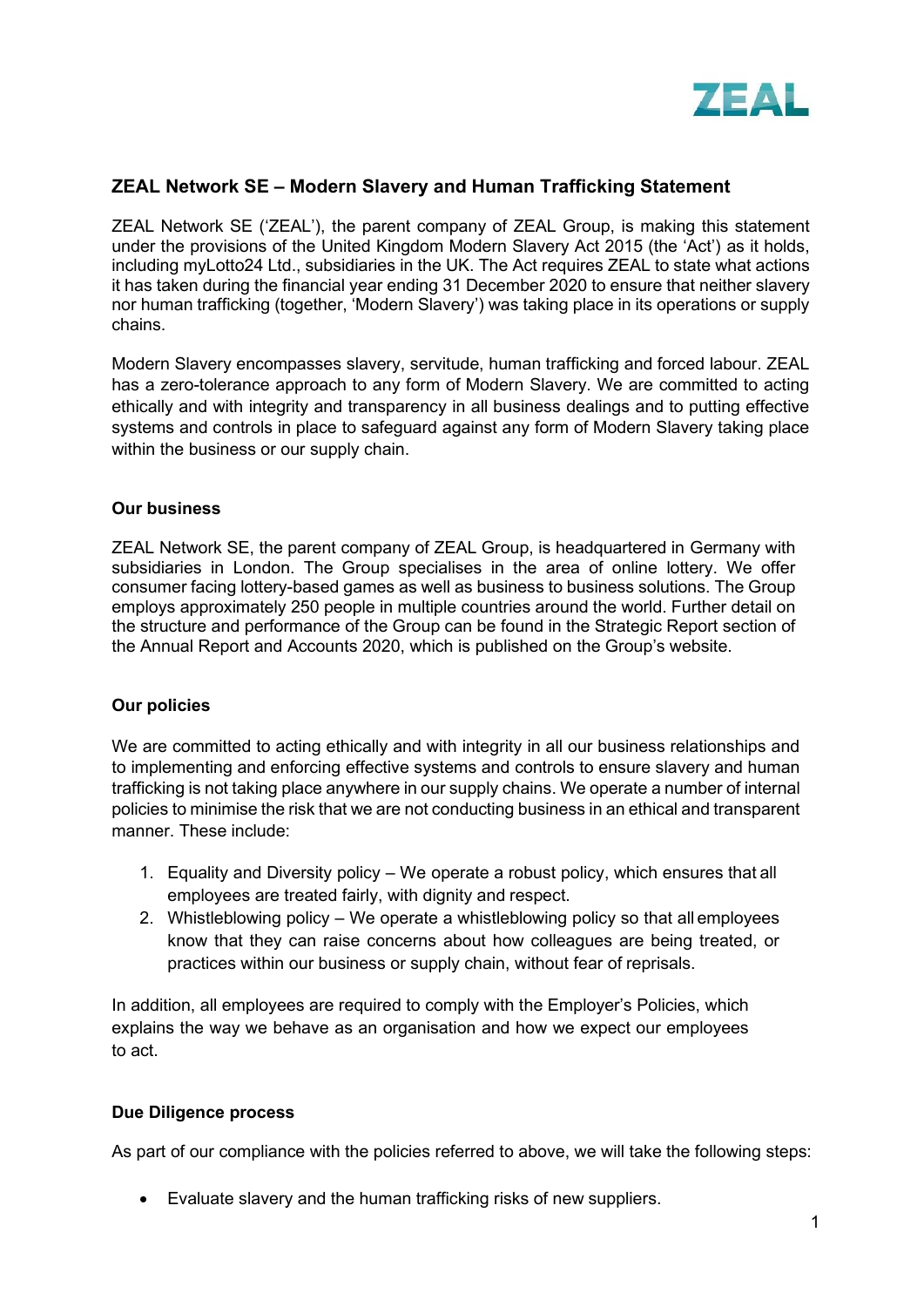

- Using internal procedures, check suppliers for their labour standards and compliance with slavery and human trafficking legislation; and
- Take steps to improve sub-standard suppliers' practices.

We have zero tolerance to slavery and human trafficking. We expect all those in our supply chain and contractors to comply with our values.

# **Risk in our business**

When we consider, in combination with the prevalence of forced labour in the countries in which we operate, our recruitment processes and qualifications needed to perform those roles, the risk of slavery or human trafficking occurring within our direct employee population is low.

Some roles within the Group are performed by the employees of third-party contractors. The nature of these roles and the limited visibility of our contractors' recruitment processes increases the risk of slavery or human trafficking. The Group takes a risk-based approach to performing due diligence on our approved contractors, which includes reviewing contractors where the Group is undertaking business in high-risk countries or offering high-risk products or services. We have not identified or been made aware of any concerns regarding forced labour and we consider the risk relating to slavery or human trafficking concerning third party contractors to be low.

### **Employees**

ZEAL applies human rights considerations directly as they affect all employees; treating all employees with dignity and respect in an environment that is free from discrimination and harassment. ZEAL's commitment to respecting human rights is included within ZEAL's staff policies. All of these measures promote a safe, diverse and inclusive workplace. ZEAL employees are made aware of their employment rights through a variety of channels including written employment contracts, policies and staff websites.

### **Training**

Throughout 2021, ZEAL will continue to use internal communication channels to raise awareness of the issues of slavery and human trafficking. This will help our teams to understand the signs of Modern Slavery and what to do if they suspect that it is taking place within our supply chain.

#### **Minimum wage**

In all countries where one exists, ZEAL operates at least the legal minimum wage. In countries where there is no legal minimum wage, ZEAL negotiates with the individual in line with market rates and we also use a salary benchmarking tool to ensure we pay fair market rate.